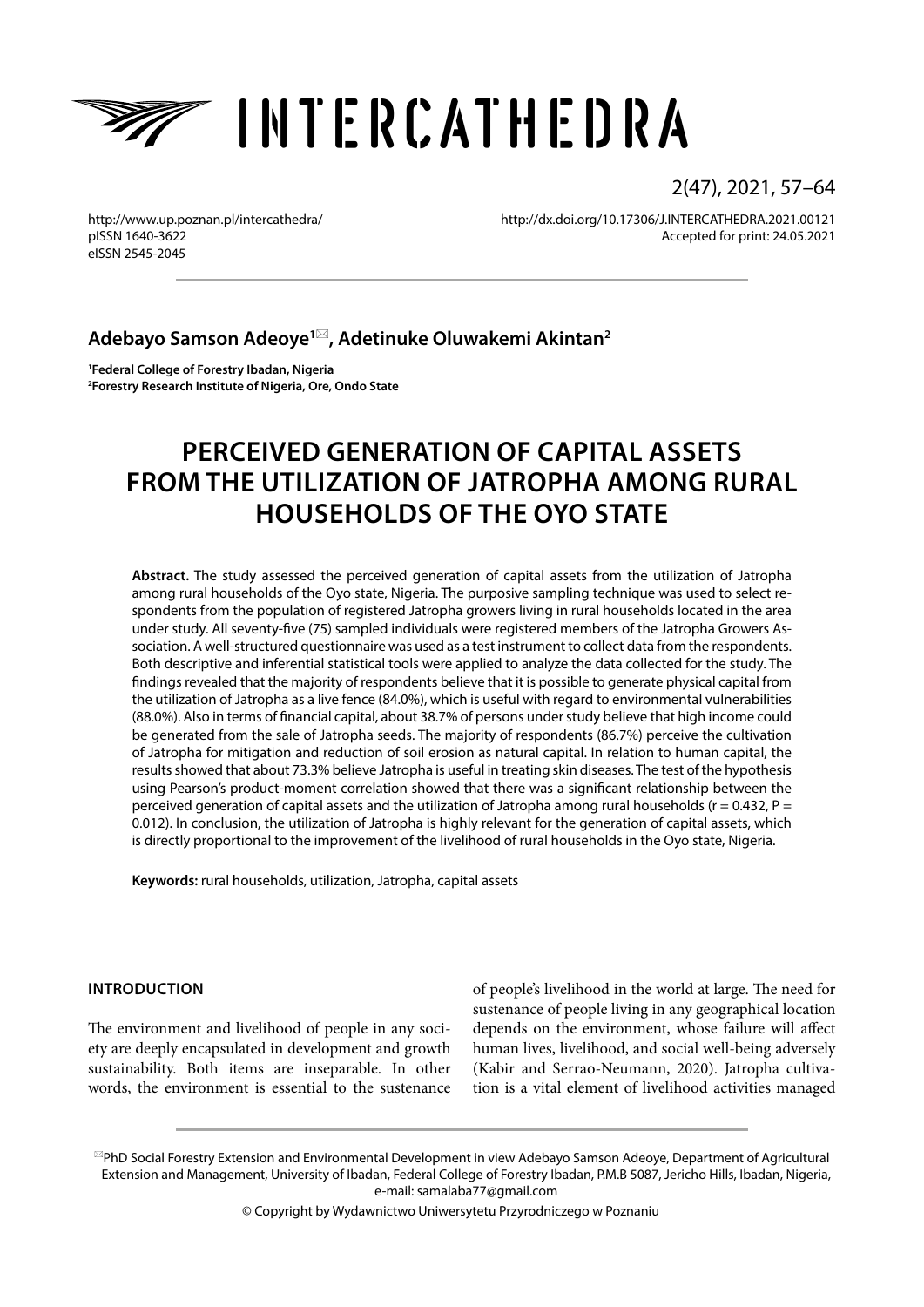by farming households (Favretto et al., 2014). However, initial research carried out at the local level across Asian, African and Indian farming systems, revealed that the effects of Jatropha cultivation for improving livelihoods are contrasting (Hodbod and Tomei, 2013). According to Scoones (2009), a livelihood is sustainable when it can cope with and recover from stresses and shocks and maintain or enhance its capabilities and assets, both now and in the future, without undermining the natural resource base. This enumerates the key role played by social capital in sustaining the livelihoods of the poorest households. It positively influences other forms of capital (particularly human), by sustaining the livelihood of people. This indicates that the wealthier and resourcerich households must have access to a wider range of livelihood activities. Households must also pursue a variety of off-farm activities intended to generate financial capital (Okoye et al., 2016). In respect of the value placed on Jatropha, there are concerns mostly based on largescale biofuel plantation projects, small-scale cultivation of the oil-bearing, "drought resistant", non-edible tree *Jatropha curcas* (in the paper referred to as Jatropha) has been identified as a promising livelihood diversification strategy for the poor people from rural areas and a route to help alleviate energy demands (Gilbert, 2011; Palliere and Fauveaud, 2009), restore degraded ecosystems (Garg et al., 2011) and generate income (Achten, 2010; Dyer et al., 2012). Wealthier households can afford higher financial investments, which allow the establishment of small-scale businesses as they generate returns from Jatropha business. Diversification options for vulnerable and poor households are more limited, with the most common off-farm activities mainly being seasonal labor, and another financial source in the form of remittances. While seasonal labor offers a source of income, it also reduces the availability of work on the farmer's own land, which means reduced human and natural capital. Furthermore, in some African countries, Jatropha cultivation plays a substantial role in the production of organic fertilizers and pesticides. It is used as an ethnomedicinal treatment in households and constitutes a revenue source with an impact on biodiversity, soil erosion, carbon emission and sustainable food production (Abaid, 2014). However, the activities carried out in the processes of production generally in the environment have resulted in poor outcomes in productivity, living standard, and the total well-being of the population. The study aims to examine the perceived generation of assets, with particular emphasis on the following objective: to examine the utilization of Jatropha for capital assets among rural households of the Oyo state.

#### **LITERATURE REVIEW**

#### **Knowledge and utilization of Jatropha among farmers**

According to Vel (2014), the scientific challenges in Jarak, Indonesia, were meant to fill the gap on claims and the existing knowledge regarding Jatropha among the smallholder farmers. The gap is far wider for Jatropha than any of the other biofuel crops in the country because this plant has the potential to become a new commercial crop. Most of the available knowledge on biofuels technology is based on the large-scale farming of sugarcane and corn, but newer energy crops, such as Jatropha, are not yet easily accessible for cultivation (Ejigu, 2008). Nyamai et al. (2007) established that *Jatropha curcas* lends itself greatly to many rural households due to its multiple uses that directly respond to the needs of smallhold farmers. Jatropha is an excellent hedging plant, generally grown as a live fence for protection of agricultural fields against damage by livestock as palatable to cattle and goats (Kumar and Sharma, 2008). Yammama (2009) stated that Jatropha is planted in the form of hedges around gardens or fields to protect the crops against animals, such as cattle or goats, in a free-range system. Jatropha is rich in Nitrogen. Its seed cake is an excellent source of nutrients, used also as a fertilizer with properties compared to those of other organic fertilizers, such as nitrogen, phosphorus and potassium (Kumar and Sharma, 2008). Glycerin, which is a by-product of biodiesel, can be used to make soap and soap can be produced from Jatropha oil itself. In either case, soft and durable soap, well adapted to the household needs, is produced (Kumar and Sharma, 2008). Jatropha soap is said to have antiseptic characteristics and is therefore used by people with various skin diseases and sensitivity to regular soap. Warra (2012) stated that the physicochemical properties of the seeds have contributed to the creation of an organic product. Oil and aqueous extracts from Jatropha have insecticide potency, which has been used in the control of pests of cotton, including cotton ballworm, leguminous plants, potato and corn (Kaushik and Kumar, 2013). The physicochemical properties of Jatropha oil showed a high level of acid, peroxide and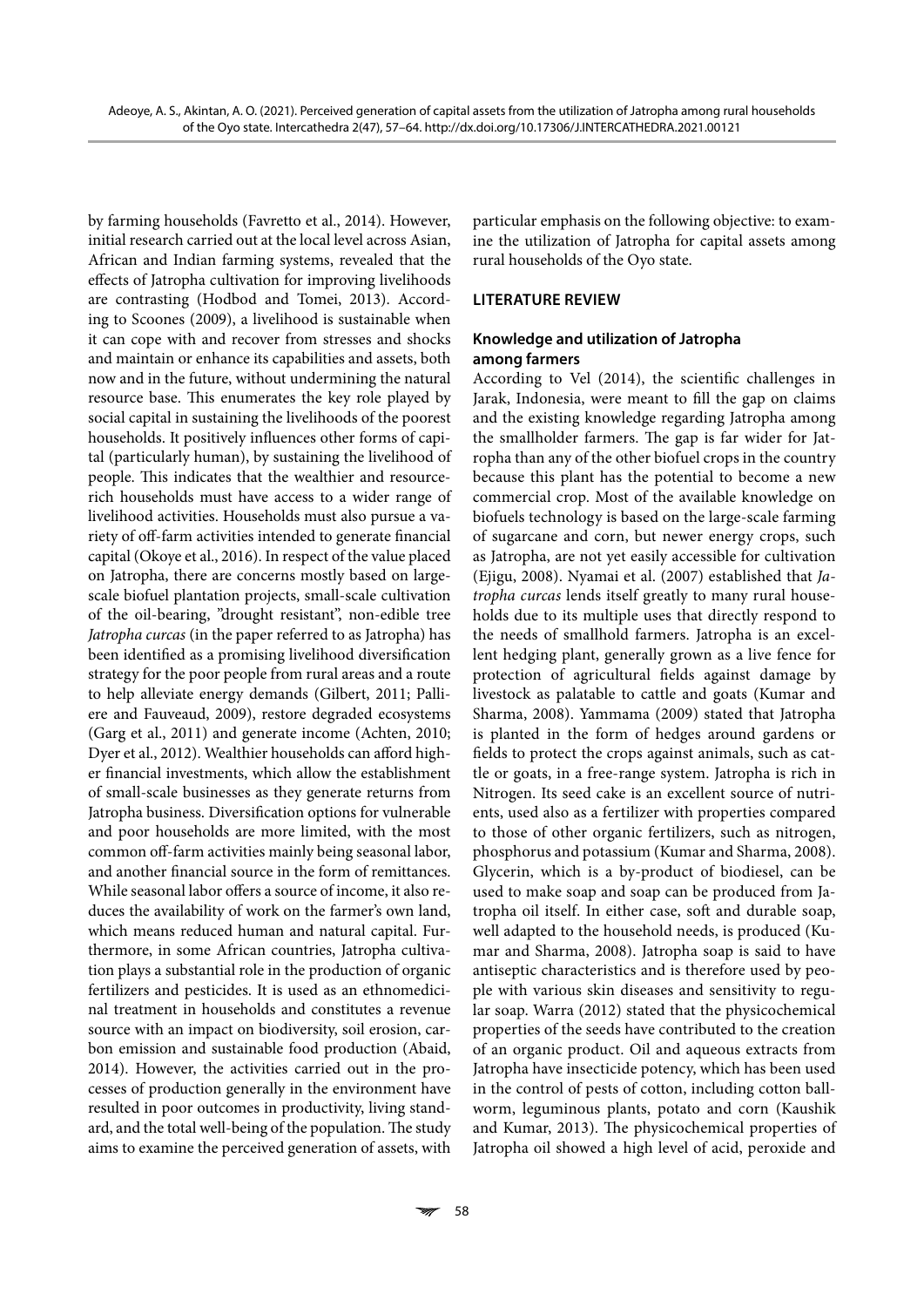iodine. Moreover, ten sterols and thirteen triterpene alcohols were identified in the oil, which suggested that the Jatropha curcas has anti-oviposition and ovicidal effects on callosobruchus maculates, therefore making it a viable pesticide for grain legumes (Adebowale and Adedire, 2006). Yammama (2009) states that the Jatropha plant is useful for various medicinal purposes, such as treatment of constipation by laxative substances from the seeds, treatment of would by latex or sap from the plant and treatment of malaria by tea made from the leaves. Heller (1996), Kaushik and Kumar (2013) established uses of different parts of *Jatropha curcas* in medicines in Table 1 below:

**Table 1.** Medicinal use of Jatropha

| Plant parts used                 | Diseases                                                                                                           |
|----------------------------------|--------------------------------------------------------------------------------------------------------------------|
| Seeds                            | arthritis, gout and jaundice                                                                                       |
| Tender twigs / stem              | toothache, gum inflammation, gum bleeding,<br>pyorrhea                                                             |
| Plant sap                        | dermatomucosal diseases                                                                                            |
| Plant extract                    | allergies, burns, cuts and wounds, inflamma-<br>tion, leprosy, leucoderma, scabies, small pox<br>and wound healing |
| Aqueous extract<br>from branches | HIV, tumor                                                                                                         |
|                                  |                                                                                                                    |

Source: Kaushik and Kumar (2013).

Jatropha oil is regarded as a potential fuel substitute. The substance is an environmentally safe, cost-effective and renewable source of non-conventional energy as a promising substitute to hydropower, diesel, kerosene, coal and firewood (Parajuli, 2009). Jatropha oil can be used as fuel in diesel engines directly and by blending with methanol (Gübitz et al., 1999).

#### **METHODOLOGY**

#### **Study area**

The empirical area of the study is the Oyo state, located in Southwest Nigeria, with a special focus on rural households. The southwestern part of Nigeria is one of the six geo-political zones in the country and the hometown of the Yoruba people, with a land size of 114,271 km², which is approximately 12 percent of Nigeria's total land area, and a population of about 28.61 million,

which is approximately 20.44 percent of Nigeria's total human population. This zone consists of six states: Ekiti, Lagos, Ogun, Ondo, Osun and Oyo. It lies within latitude of 40–14° N and longitude of 3–14° E and exhibits the typical tropical climate of averagely high temperature and high relative humidity. The temperature is quite high during the dry season, with an average of around 33°C, while low temperature is experienced during the rainy season, with an average around 24°C. The distribution of rainfall varies from about 1,000 mm to about 2,000 mm. The southwestern part of Nigeria has three main types of vegetation – mangrove forest, tropical rainforest and guinea savannah.

#### **Data collection procedure**

A purposive sampling technique was used to select respondents from the population of registered Jatropha growers living in rural households located in the study area. About seventy-five (75) of the studied Jatropha farmers were selected from the group of ninety-nine (99) members of the Jatropha Growers Association living in the selected local government areas of the Oyo state using simple random sampling (Adeoye, 2014).

#### **Data analysis**

The data collected was subjected to both descriptive analyses, including frequencies and simple percentages, and inferential statistics, such as Pearson's product-moment correlation.

#### **Pearson's product-moment correlation**

$$
r = \frac{n \Sigma XY - (\Sigma X)(\Sigma Y)}{\sqrt{(n \Sigma X)^2 - (\Sigma X^2) (n \Sigma Y)^2 - (n \Sigma Y)^2}}
$$
(1)

where:

- r = correlation coefficient
- $n =$ sample size
- $\Sigma$  = summation sign
- $X =$  independent variables for the study, that is; the utilization of Jatropha among the respondents
- $Y =$  dependent variable for the study, that is; perceived generation of capital assets.

#### **Hypotheses testing**

 $H<sub>0</sub>$ 1: There is no significant relationship between the perceived generation of capital assets and the utilization of Jatropha among rural households.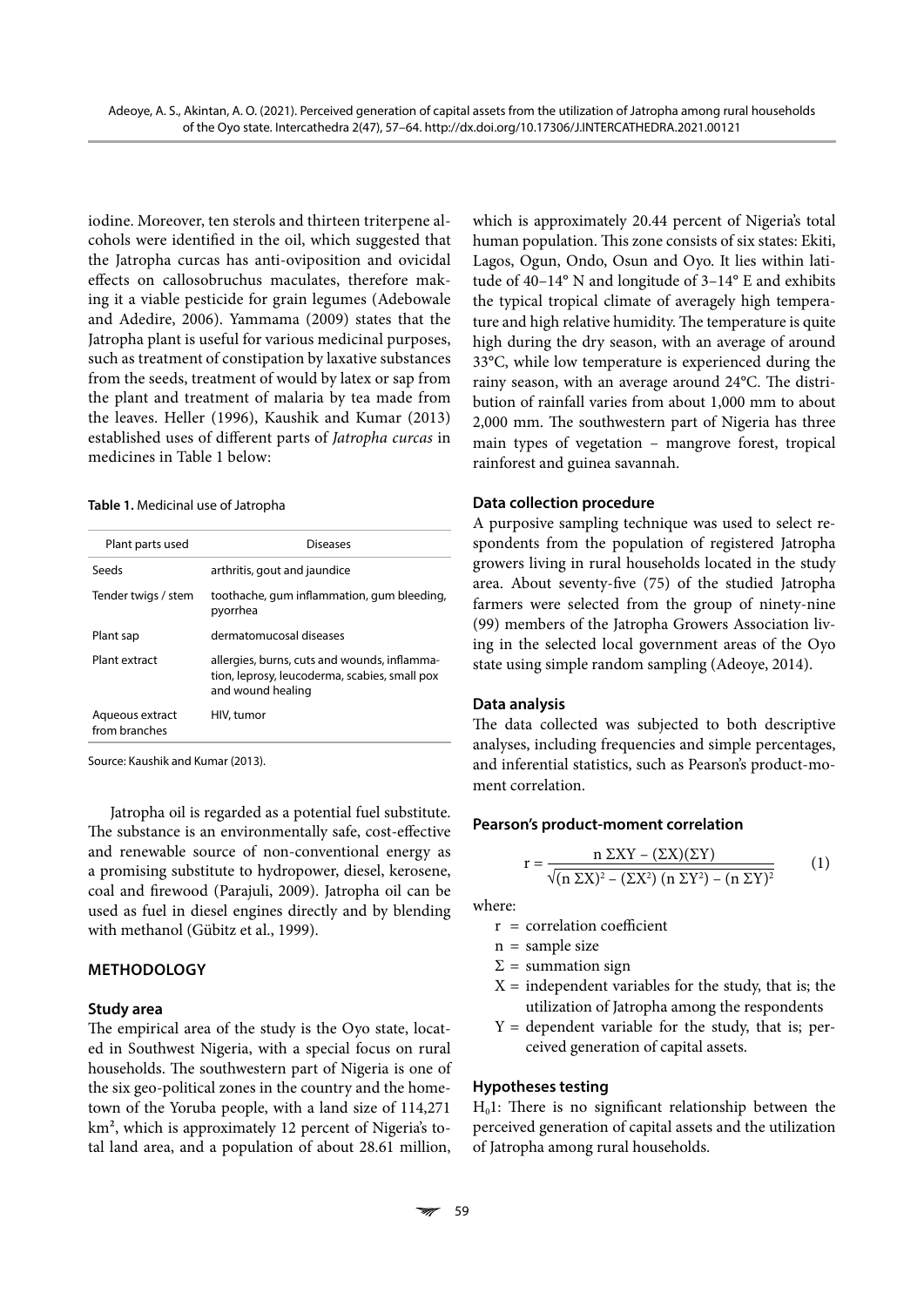#### **RESULTS AND DISCUSSION**

#### **Perceived generation of capital assets from the utilization of Jatropha among rural households**

The result from Table 2 shows rural households' perception regarding the generation of capital assets from the utilization of Jatropha. The findings are grouped according to the perceived contribution of Jatropha to each of the five capital assets, i.e. physical, financial, natural, human and social capital, respectively.

#### **Physical capital**

The results from Table 2 show that the majority of the respondents (84.0%) were sure of the traditional use of Jatropha as live fences around the houses and the demarcation of farms. This finding indicates that Jatropha is useful as a natural protective wall around peoples' apartments and farms against roaming herbivores. This is corroborated with the publication by Kumar and Sharma (2008), which states that Jatropha is an excellent hedging plant protecting farms from free-range livestocks. About 88.0% of the respondents believe Jatropha is also useful for environmental vulnerabilities like erosion and loss of crops. This indicates that Jatropha is a nature-based solution for the management of environmental degradation, such as soil erosion, which influences crop production. This is in line with Favretto et al. (2014), who claim that Jatropha is utilized to manage environmental vulnerabilities and protect land and crops from degradation. About 77.3% of the respondents agree that it is easier to cultivate Jatropha for the overall sustainability of the environment, which in turn is corroborated by Pandey et al. (2012) who state that Jatropha is a potential source of energy conducive to sustainable environmental development.

#### **Financial capital**

The results from Table 2 reveal that approximately 38.7% of the respondents agree with the idea that it is possible to generate high income from the sale of Jatropha seeds. This finding indicates that less than half of the rural households could generate high income from sales of Jatropha. It negates the outcome from the study by Favretto et al. (2014), which showed that most interviewed inhabitants of rural areas generate high revenue from Jatropha seeds. Furthermore, about 51.0% of the respondents feel that money generated from sales of chewing sticks, extracts, saps and Jatropha soaps helps to reduce households expenses. It indicates that Jatropha could significantly contribute to the reduction of households expenditures in order to support livelihood survival. This is validated by Favretto et al. (2014), who believe that some rural inhabitants generate revenue from Jatropha, which reduces household expenses.

#### **Natural capital**

The results included in Table 2 reveal that the majority of the studied individuals (86.7%) agree with the notion that assumes cultivation of Jatropha as a live fence/ hedge, which can reduce soil erosion. It indicates that most rural households believe Jatropha can mitigate and reduce the impact of this phenomenon. This finding corroborates with Yammama (2009) who claims Jatropha is planted in form of hedges around farms to protect crops from soil erosion. Moreover, it shows that 61.3% of the respondents believe that Jatropha oil cake is rich in nitrogen, phosphorus and potassium, which contribute to the replenishment of infertile soils. This implies that the oil cake from Jatropha seeds is a useful source of organic fertilizer. This is further in line with Kumar and Shamar (2008), who stated Jatropha has a very high level of nitrogen, phosphorus and potassium, which qualifies it as an excellent source of natural fertilizer. About 54.7% of the respondents agree on by-products of Jatropha being useful as pesticides for pest control. This implies that by-products of Jatropha have biochemical compounds which make them good pesticides. This concurs with the paper by Adebowale and Adedire (2006) who stated that Jatropha has physicochemical properties, such as peroxides and acids, which render it a viable pesticide.

#### **Human capital**

Table 2 shows that the majority of the respondents (73.3%) perceive Jatropha as useful for the treatment of arthritis, gouts and jaundice. This indicates that Jatropha has natural medicinal physiochemical properties, which help to cure these conditions. This finding is corroborated with Prasad et al. (2012) who stated that Jatropha has active compounds that are effective in the ethnomedicinal treatment of patients. About 57.3% of individuals under study strongly believe that the use of Jatropha as chewing stick is very good and effective in the treatment of toothache, inflammation and bleeding of gum. It indicates that Jatropha could be a viable, nature-based cure for dental sores, wounds, and/or mouth ulcers in humans. This result corroborates with the work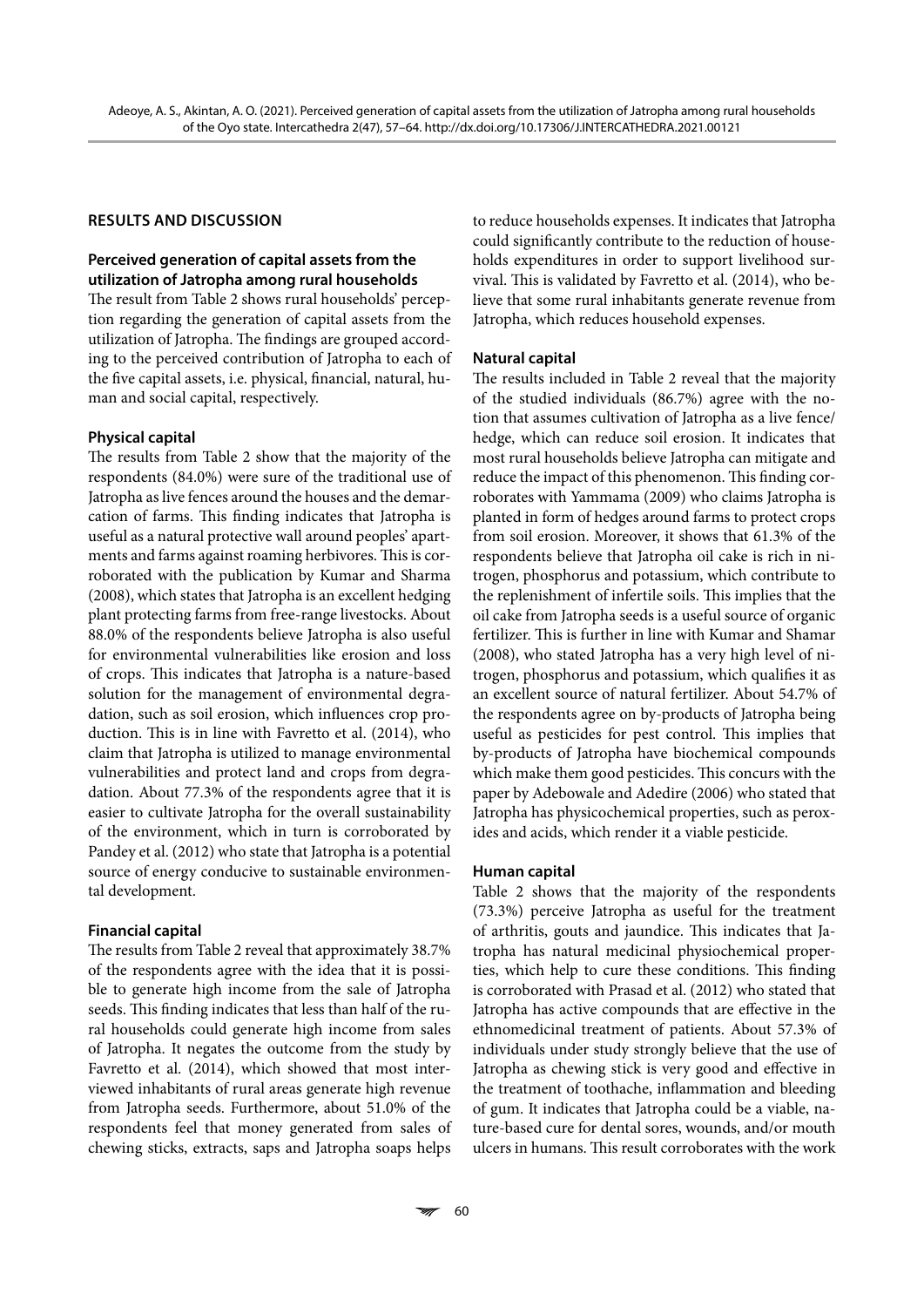**Table 2.** Distribution showing perceived generation of capital assets from the utilization of Jatropha among rural farming households

| Capital assets                                                                                                                                                   |           | Neutral<br>F % | <b>Disagree</b><br>F % |
|------------------------------------------------------------------------------------------------------------------------------------------------------------------|-----------|----------------|------------------------|
| <b>Physical capital</b>                                                                                                                                          |           |                |                        |
| I strongly believe that the tradition to use Jatropha as a live fence around houses and to demarcate<br>farms is beneficial                                      | 63 (84.0) |                | 12 (16.0)              |
| I believe Jatropha is useful for protection against environmental vulnerabilities, such as erosion, loss of<br>crops and greenhouse gases                        | 66 (88.0) |                | 9(12.0)                |
| I think Jatropha contributes to power generation from Jatropha biofuel as a replacement for petro-<br>leum products                                              | 37 (49.3) |                | 38 (50.7)              |
| I believe that Jatropha seed residue is beneficial as organic fertilizer for soil fertility improvement                                                          | 56 (74.7) |                | 19 (25.3)              |
| I feel that Jatropha protects crops when intercropped with arable crops                                                                                          | 32 (42.7) |                | 43 (57.3)              |
| I think it is easier to cultivate Jatropha for sustainable environment                                                                                           | 58 (77.3) |                | 17(22.7)               |
| <b>Financial capital</b>                                                                                                                                         |           |                |                        |
| I strongly believe it is possible to generate high income from the sale of Jatropha seeds                                                                        | 29 (38.7) | 30 (40.0)      | 16(21.3)               |
| I can contribute to the financial improvement of my household's situation as a result of my involve-<br>ment in Jatropha cultivation                             | 35 (46.6) | 20(26.7)       | 20 (26.70              |
| I feel that money generated from the sale of Jatropha chewing sticks, extracts and soaps will help to<br>reduce household expenses                               | 38 (50.7) |                | 37 (49.3)              |
| The little income from my diversification will encourage more expanse cultivation and generate more<br>income beyond my arable production                        | 48 (64.0) |                | 27(36.0)               |
| Natural capital                                                                                                                                                  |           |                |                        |
| Cultivating Jatropha as a live fence/hedge can reduce soil erosion                                                                                               | 65 (86.7) |                | 10(13.3)               |
| It can also help to restore degraded land and environmental pollution from greenhouse gases                                                                      | 52 (69.3) |                | 23(30.7)               |
| It is useful in removing carbon from the atmosphere (which makes the plant important in combating<br>climate change)                                             | 40 (53.3) |                | 35 (46.7)              |
| The oil cake from Jatropha is rich in nitrogen, phosphorus and potassium, which helps to replenish<br>infertile soil                                             | 46 (61.3) |                | 29 (38.7)              |
| The by-products of Jatropha cake are also useful as pesticides for pest control                                                                                  | 41 (54.7) |                | 34 (45.3)              |
| Human capital                                                                                                                                                    |           |                |                        |
| I feel Jatropha seeds are useful for the treatment of arthritis, gouts and jaundice                                                                              | 55 (73.3) |                | 20(26.7)               |
| I strongly believe that the twigs/stem of Jatropha are very effective chewing sticks for everyday treat-<br>ment of toothache, gum inflammation and gum bleeding | 43 (57.3) |                | 32 (42.7)              |
| Jatropha sap and extracts are very useful in treating burns, cuts, wounds, skin diseases and der-<br>matomucosal diseases                                        | 48 (64.0) |                | 27 (36.0)              |
| Social capital                                                                                                                                                   |           |                |                        |
| I feel valued by people for my involvement in Jatropha cultivation and business                                                                                  |           | 75 (100)       |                        |
| People in my neighborhood ask questions on the significance of Jatropha with regard to livelihood                                                                |           | 75 (100)       |                        |
| I belong to the Jatropha Growers Association                                                                                                                     | 75 (100)  |                |                        |
| I have huge returns in terms of money from the Jatropha business                                                                                                 | 25(33.3)  |                | 50 (66.7)              |
| The little returns I earn from Jatropha have helped to reduce my household expenses                                                                              | 50 (66.7) |                | 25 (33.3)              |
| I have received business information and transaction from the government                                                                                         |           | 75 (100)       |                        |
| I only receive business information from private organizations involved in the production of biofuel<br>and pesticides                                           | 35 (46.7) |                | 40 (53.3)              |

 $NB: F = Frequence, % = Percentages in parentheses$ Source: Field survey, 2020.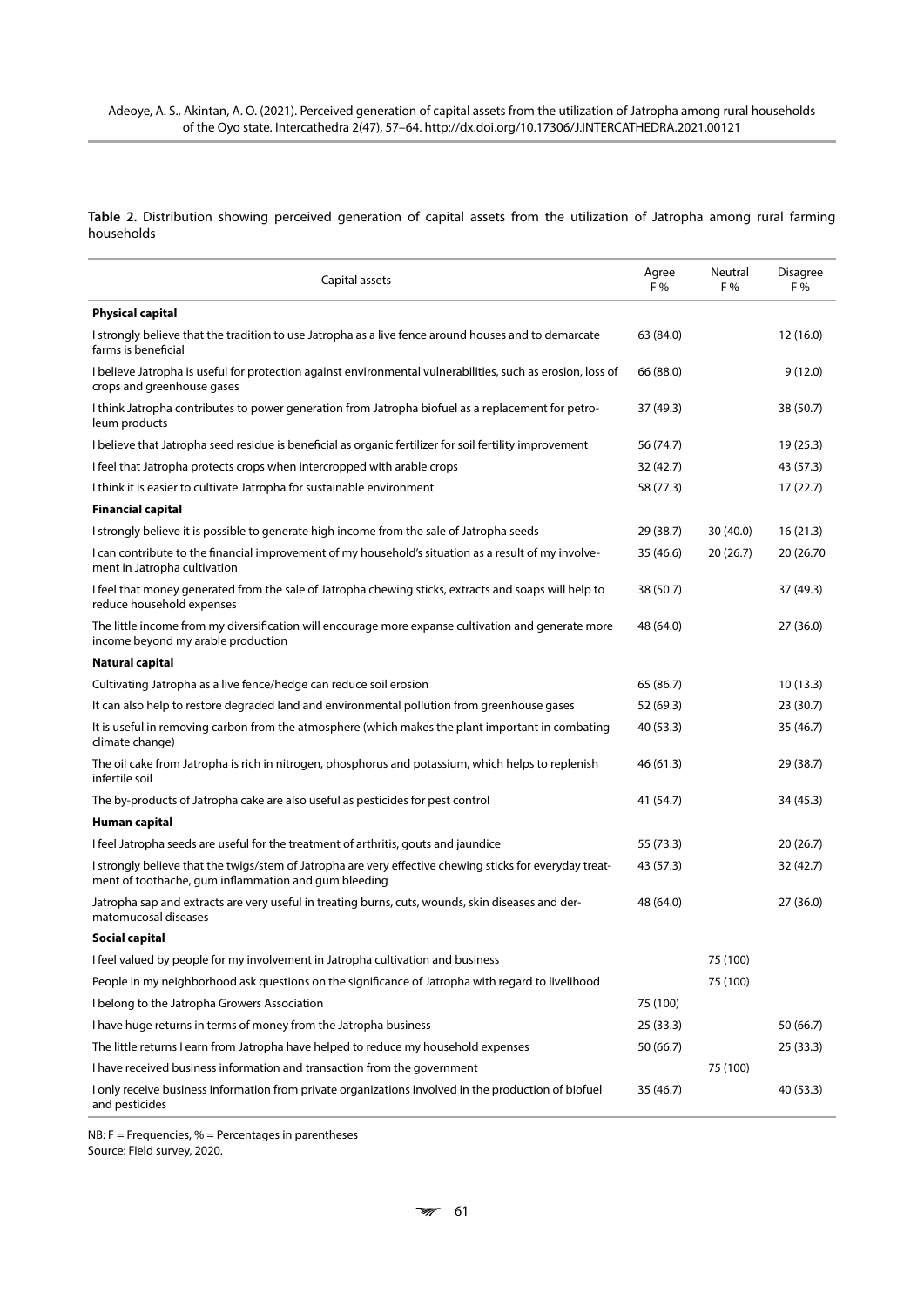of Anyanwu et al. (2018), in which the author finds that Jatropha owes its folkloric benefits from its twigs, which in the form of chewing sticks treat oral ulcers and toothache when used properly. Most of the respondents (64.0%) perceive Jatropha sap and extract as very useful in the treatment of burns, wounds, and skin diseases. This indicates that sap and extract from Jatropha have significant health benefits and cure all kinds of human skin diseases. This in line with Pasil et al. (2013), who claims that Jatropha is used to treat skin diseases and soothe pain from rheumatism.

#### **Social capital**

The results from Table 2 reveal that all respondents (100%) belong to the Jatropha Growers Association. This finding implies that the selected rural households are registered Jatropha farmers. This is corroborated with Adeoye (2014), who stated that the selected population included in the study on the knowledge on Jatropha in terms of sustainable environment in the Oyo state were registered Jatropha growers. About 66.7% of the surveyed individuals strongly believe that small profit from the sale of Jatropha helps them reduce household expenses. It indicates that that proceeds from Jatropha would facilitate solving financial challenges of the households. This result is in line with the publication by Favretto et al. (2014), in which the author claimed that households generate income from Jatropha cultivation, which helps them alleviate energy demand and meet other pressing needs. About half of the respondents (46.7%) receive business information from private organizations specialized in biofuel and pesticides production. This means that there are business transactions between the growers of Jatropha and agroallied industries involved in the production of Jatropha biodiesel, pesticides, organic fertilizers and other domestic products. This is corroborated with Brittaine and Lutaladio (2010) who found that most organizations involved in Jatropha energy business are non-government organizations and private sector business investors.

The results included in Table 3 reveal the existence of a significant relationship between the perceived generation of capital assets and the utilization of Jatropha among rural households ( $r = 0.432$ ,  $p = 0.012$ ). This indicates that the perceived generation of capital assets correlates with the utilization of Jatropha in these units. This means that the utilization of Jatropha contributes to the generation of capital assets among rural households located in the area under study.

**Table 3.** Relationship between the perceived generation of capital assets and the utilization of Jatropha among rural households

| Variables                                                                                                   |  | r-value p-value Decision |
|-------------------------------------------------------------------------------------------------------------|--|--------------------------|
| Perceived generation of capital assets 0.432 <sup>**</sup> 0.012 significant<br>and utilization of Jatropha |  |                          |

 $r =$  correlation coefficient,  $p =$  probability level of significance,  $p \le 0.05$ (significant) \*\* Correlation coefficient (r) significant at 0.01 level of significance.

Source: Data analysis, 2020.

#### **CONCLUSION AND RECOMMENDATIONS**

The study revealed the high level of perceived generation of capital assets from the Jatropha utilization. It has a nature-based solution for the management of environmental degradation, such as soil erosion, which has an effect on crop production as physical capital in the Oyo state. The finding exemplified that less than half of the rural households could generate high income from sales of Jatropha based on the financial capital. With regard to the natural capital, it was revealed that most rural households believe that Jatropha can mitigate and reduce the impact of soil erosion, while most respondents claimed that Jatropha can contribute to the restoration of the environment from the effect of greenhouse gases. In terms of human capital, Jatropha was believed to possess natural medicinal physiochemical properties, effective in the treatment of skin diseases. In view of the social capital, the selected rural households belong to a registered Jatropha Growers Association. Businesses involved in Jatropha biofuel and pesticides production, as well as other businesses related to Jatropha are being conducted by private organizations. Finally, a high rate of Jatropha utilization was perceived to be relevant for capital assets generation, with direct influence on the improvement of livelihood of the rural households in the Oyo state. It was recommended that all five capital assets, i.e. physical, financial, natural, human and social, must be widely explored by the farmers with strong support from the government and the private sector. Awareness concerning the expansion of the Jatropha value-chain for more wealth generation should be spread. Both smallscale and large scale production should be encouraged to enable farmers to engage in large-scale cultivation of Jatropha.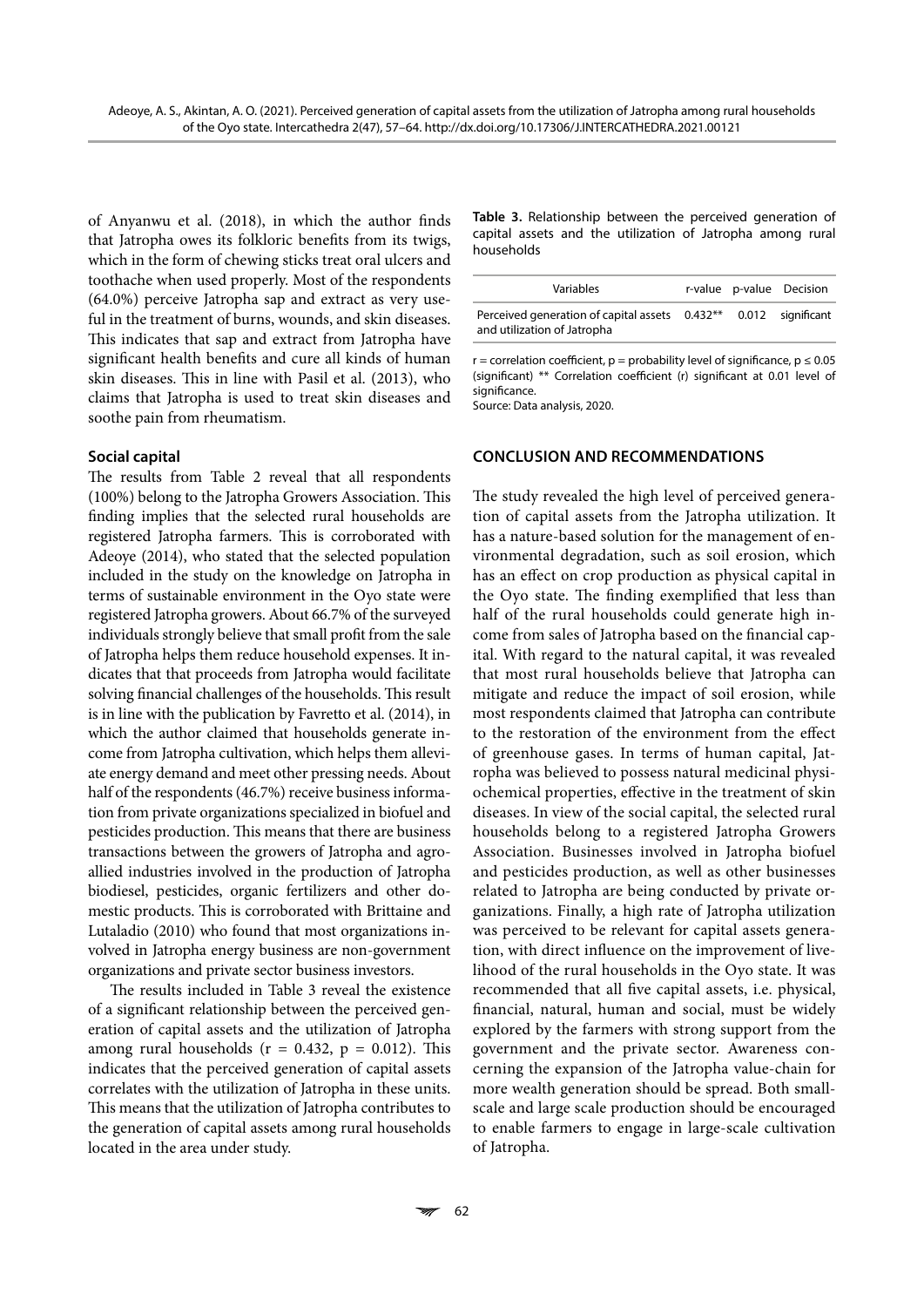#### **REFERENCES**

- Abaid, M. (2014). Evaluation of *Jatropha curcas* as a Future Energy Crop in Some African Countries. TRITA-LWR Degree Project LWR-EX 15:02. Stockholm: Royal Institute of Technology (KTH). Available from: [http://www.diva](http://www.diva-portal.org/smash/get/diva2:827022/FULLTEXT01.pdf%20)[portal.org/smash/get/diva2:827022/FULLTEXT01.pdf](http://www.diva-portal.org/smash/get/diva2:827022/FULLTEXT01.pdf%20)
- Achten, W. (2010). Sustainability evaluation of biodiesel from *Jatropha curcas* L. a life cycle oriented study. Katholieke Universiteit Leuven, Groep Wetenschap & Technologie: Leuven.
- Adebowale, K.O., Adedire, C.O. (2006). Chemical composition and insecticidal properties of the underutilized *Jatropha curcas* seed oil. Arica J. Biotech., 5(10), 901–906.
- Adeoye, A.S. (2014). Farmers' knowledge of Jatropha cultivation as a potential renewable energy crop for sustainable environment in Oyo State, Nigeria. Unpublished Thesis Submitted to the Department of Agricultural Extension and Rural Development.
- Anyanwu, O., Eze, P.M., Nnaoma, I.E., Ngwoke, K. (2018). Antimicrobial properties of *Jatropha curcas* L. against dental pathogens.<https://doi.org/10.13140/RG.2.2.20593.74088>
- Brittaine, R., Lutalaido, N. (2008). Jatropha: a smallholder bioenergy crop. The potential for pro-poor development. Rome: Food & Agriculture Organization.
- Dyer, J., Stringer, L., Dougill, A. (2012). *Jatropha curcas*: sowing local seeds of success in Malawi?: In response to Achten et al. 2010. J. Arid Environ., 79, 107–110. [https://](https://doi.org/10.1016/j.jaridenv.2011.12.004) [doi.org/10.1016/j.jaridenv.2011.12.004](https://doi.org/10.1016/j.jaridenv.2011.12.004)
- Ejigu, M. (2008). Towards energy and livelihoods security in Africa: Smallholder production and processing of bioenergy as a strategy. Nat. Res. Forum 32(2) 152–162. [https://](https://doi.org/10.1111/j.1477-8947.2008.00189.x) [doi.org/10.1111/j.1477-8947.2008.00189.x](https://doi.org/10.1111/j.1477-8947.2008.00189.x)
- Favretto, N., Stringer, L.C., Dougill, A.J. (2014). Unpacking livelihood challenges and opportunities in energy crop cultivation: perspectives on *Jatropha curcas* projects in Mali. Geographical Journal, 180(4), 365–376. [https://doi.](https://doi.org/10.1111/geoj.12053) [org/10.1111/geoj.12053](https://doi.org/10.1111/geoj.12053)
- Garg, K.K., Karlberg, L., Wani, S.P., Berndes, G. (2011). Jatropha production on wastelands in India: opportunities and trade-offs for soil and water management at the watershed scale. Biofpr, Special Issue: Bioenergy and Water, 5, 4, 410–430.<https://doi.org/10.1002/bbb.312>
- Gilbert, N. (2011). Local benefits: the seeds of an economy. Nature 474, 18–19.
- Gübitz, G.M., Mitttelbach, M., Trabi, M. (1999). Exploitation of tropical oil seed plant *Jatropha curcas* L. Bioresour. Technol., 67, 73–82. [https://doi.org/10.1016/](https://doi.org/10.1016/S0960-8524(99)00069-3) [S0960-8524\(99\)00069-3](https://doi.org/10.1016/S0960-8524(99)00069-3)
- Hodbod, J., Tomei, J. (2013). Demystifying the social impacts of biofuels at local levels: where is the evidence? Geography Compass 7, 478–488.<https://doi.org/10.1111/gec3.12051>
- Kabir, M.E, Serrao-Neumann, S. (2020). Climate change effects on people's livelihood. In: W. Leal Filho, A.M. Azul, L. Brandli, P.G. Ozuyar, T. Wall (eds), Cimate action. Encyclopedia of the UN Sustainable Development Goals. Springer, Cham. [https://doi.org/10.1007/978-3-3-319-95885-9\\_7](https://doi.org/10.1007/978-3-3-319-95885-9_7)
- Kaushik, N., Kumar, S. (2013). Endophytic fungi isolated from oil-seed crop *Jatropha curcas* Produces oil and exhibits antifungal activity. Plos One. [https://doi.org/10.1371/jour](https://doi.org/10.1371/journal.pone.0056202)[nal.pone.0056202](https://doi.org/10.1371/journal.pone.0056202)
- Kumar, A. Sharma, S. (2008). An evaluation of multipurpose oil seed crop for industrial uses (*Jatropha curcas* L.): A Review. Ind. Crop. Prod., 28, 1, 1–10. [https://doi.](https://doi.org/10.1016/j.indcrop.2008.01.001) [org/10.1016/j.indcrop.2008.01.001](https://doi.org/10.1016/j.indcrop.2008.01.001)
- Nyamai, D.O., Omuodo, L.O., [Esilaba, A.O](http://outputs.worldagroforestry.org/cgi-bin/koha/opac-search.pl?q=an:%222050%22), [Aucha J.A](http://outputs.worldagroforestry.org/cgi-bin/koha/opac-search.pl?q=an:%22431%22), [Obonyo, C.O](http://outputs.worldagroforestry.org/cgi-bin/koha/opac-search.pl?q=an:%225400%22), …, [Adhiambo, C](http://outputs.worldagroforestry.org/cgi-bin/koha/opac-search.pl?q=an:%2275%22). (2007). *Jatropha curcas*: the untapped potential in eastern and central Africa; production and utilization manual. Nairobi: World Agroforestry Centre (ICRAF).
- Okoye, A.C., Okoye, F.U., Chijioke, N. (2016). Analysis of rural livelihood income generation strategies among households in Cross River State. Niger. Agric. J., 46(2).
- Palliere, G., Fauveaud, S. (2009). Biofuels: issues for the farming community in Mali. France: GERES.
- Pandey, V.C., Singh, K., Singh, J.S., Kumar, A., Singh, B., Singh, R.P. (2012). *Jatropha curcas*: a potential biofuel plant for sustainable environmental development. Renew. Sust. Energ. Rev., 16, 2870–2883. [https://doi.org/10.1016/j.](https://doi.org/10.1016/j.rser.2012.02.004%20) [rser.2012.02.004](https://doi.org/10.1016/j.rser.2012.02.004%20)
- Parajuli, R. (2009). *Jatropha curcas* and its potential applications; a compilation paper on plantation and application of *Jatropha curcas*. Available from: [https://d3pcsg2wjq9izr.](https://d3pcsg2wjq9izr.cloudfront.net/files/0/articles/73213/Jatropha.pdf%20) [cloudfront.net/files/0/articles/73213/Jatropha.pdf](https://d3pcsg2wjq9izr.cloudfront.net/files/0/articles/73213/Jatropha.pdf%20)
- Pasil, D., Roy, S., Dahake, R., Rajopadhye, S., Kothari, S., Deshmukh, R., Chowdhary, A. (2013). Evaluation of *Jatropha curcas* L. leaf extracts for its cytotoxicity and potential to inhibit hemgglutinin protein of influenza virus. Indian J. Virol., 24(2), 220–226. [https://doi.org/10.1007/](https://doi.org/10.1007/s13337-013-0154-z%20) [s13337-013-0154-z](https://doi.org/10.1007/s13337-013-0154-z%20)
- Prasad, D.M.R., Izam, A., Khan, M.R. (2012). *Jatropha curcas*: plant of medicinal benefits. J. Med. Plants Res., 6(14), 2691–2699. [https://doi.org/10.5897/JMPR10.977](http://dx.doi.org/10.5897/JMPR10.977)
- Scoones, I. (2009). Livelihoods perspectives and rural development. J. Peasant Stud., 36, 171–196. [https://doi.](https://doi.org/10.1080/03066150902820503) [org/10.1080/03066150902820503](https://doi.org/10.1080/03066150902820503)
- Vel, J. (2014). Trading in Discursive Commodities: Biofuel Brokers' Roles in Perpetuating the Jatropha Hype in Indonesia. Sustainability 6(5), 2802–2821.

63 M